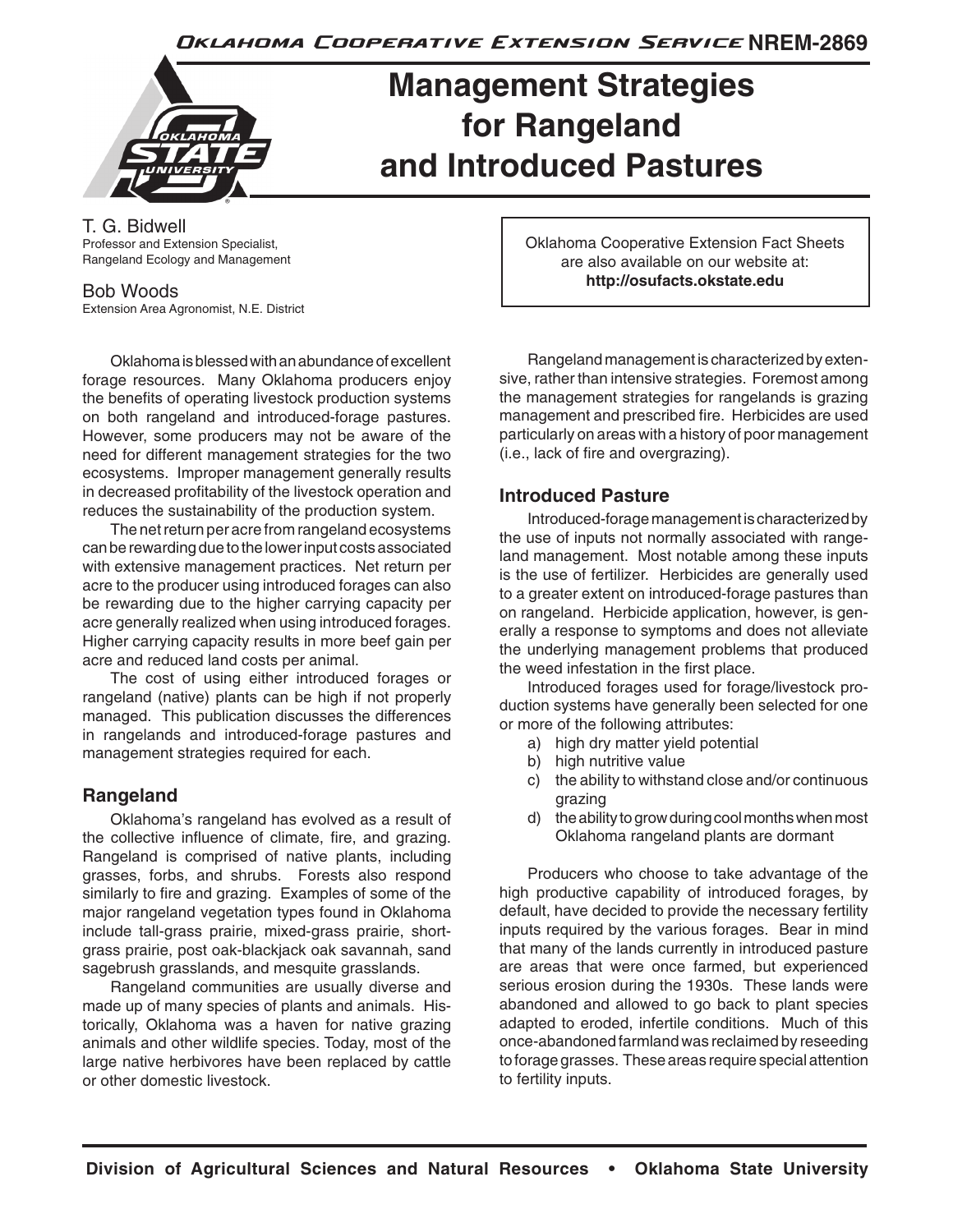#### **Grazing Management**

Proper grazing management is the key element of successful livestock production. The most important aspect of grazing management is to use the proper stocking rate. Overstocking livestock can lead to an overgrazed condition. Overgrazing results in a decline in desirable species coupled with an increase in weed infestation, and a reduction in both animal performance and carrying capacity of management units. The net result of overgrazing is decreased profitability of the operation. Understocking the operation (undergrazing), while not as detrimental to desirable forage species, generally results in somewhat decreased forage production and under- utilization (low harvest efficiency) of the forage base. Undergrazing will generally result in patch or spot grazing where livestock repeatedly graze forage regrowth when it is available, while ignoring areas of forage that become increasingly mature. Mature forage is both less palatable and of lower nutritive value to livestock. Undergrazing, thus, results in wasted forage and less than maximum net return per acre to the operation.

An important aspect in grazing management is to control the forage harvest to maintain forage in a relatively immature stage of growth. Immature forages are higher in crude protein and digestibility than those in more advanced stages of maturity. A compromise is necessary to balance dry matter yield and an acceptable nutritive value. A conceptual model of the interaction between forage nutritive value, dry matter yield, and forage stage of maturity is shown in Figure 1.

Dry matter yield is enhanced by allowing forage to advance in maturity. The rapid decline in forage nutritive value (primarily for grass species) makes dry matter yield alone a poor production goal. Yield of nutrients (e.g., crude protein) is a better goal for most forage production systems since, given adequate forage intake, nutrients are the key determinant to animal performance.



**Figure 1. Effect of stage of maturity on forage yield and forage nutritive value.**

Producers should consider the use of grazing systems designed to improve the control of forage harvest efficiency and maintain high nutritive value.

While maintaining forage in a relatively short, immature stage is important regarding animal performance, enough forage residue must remain to ensure the plant's ability to carry out basic metabolic processes and persist at the site. The level of residue required to maintain forage stands will differ according to species. A list of different forage species and recommended forage heights are listed in Table 1.

Overgrazed rangeland is dominated by early successional stage plants such as annual grasses and forbs. If the area has not been plowed, such that reseeding is required to establish vegetation, good grazing management can be used to improve forage conditions for cattle. However, rangeland that is dominated by early successional stage plants in combination with mid- and/or late-successional plant communities can provide desirable habitat for species of wildlife such as bobwhite quail, prairie chicken, and other species. If a change in range condition to a higher successional stage is desired, a deferment for part of the growing season combined with prescribed fire may be necessary to restore vigor to the plants.

| <b>Species</b>          | Residue Height<br>(inches) |
|-------------------------|----------------------------|
| Alfalfa                 | 4 to 6"                    |
| Annual ryegrass         | 3 to 4"                    |
| Arrowleaf clover        | 3 to 4"                    |
| Bermudagrass            | 1.5 to $3"$                |
| Intermediate wheatgrass | 4 to 6"                    |
| Native (rangeland)      |                            |
| Shortgrass prairie      | $2$ to $3"$                |
| Mixed-grass prairie     | 4 to 6"                    |
| Tallgrass prairie       | 6 to 8"                    |
| Oat                     | 4 to 6"                    |
| Old World bluestem      | $3$ to $4"$                |
| Pubescent wheatgrass    | 4 to 6"                    |
| Red clover              | 4 to 6"                    |
| Rye                     | 4 to 6"                    |
| Tall fescue             | $3$ to $4"$                |
| Tall wheatgrass         | 6 to 8"                    |
| Wheat                   | 4 to 6"                    |
| White clover            | $2$ to $3"$                |

|              | Table 1. Suggested residue height of selected for- |  |
|--------------|----------------------------------------------------|--|
|              | ages for optimum animal performance and stand      |  |
| persistence. |                                                    |  |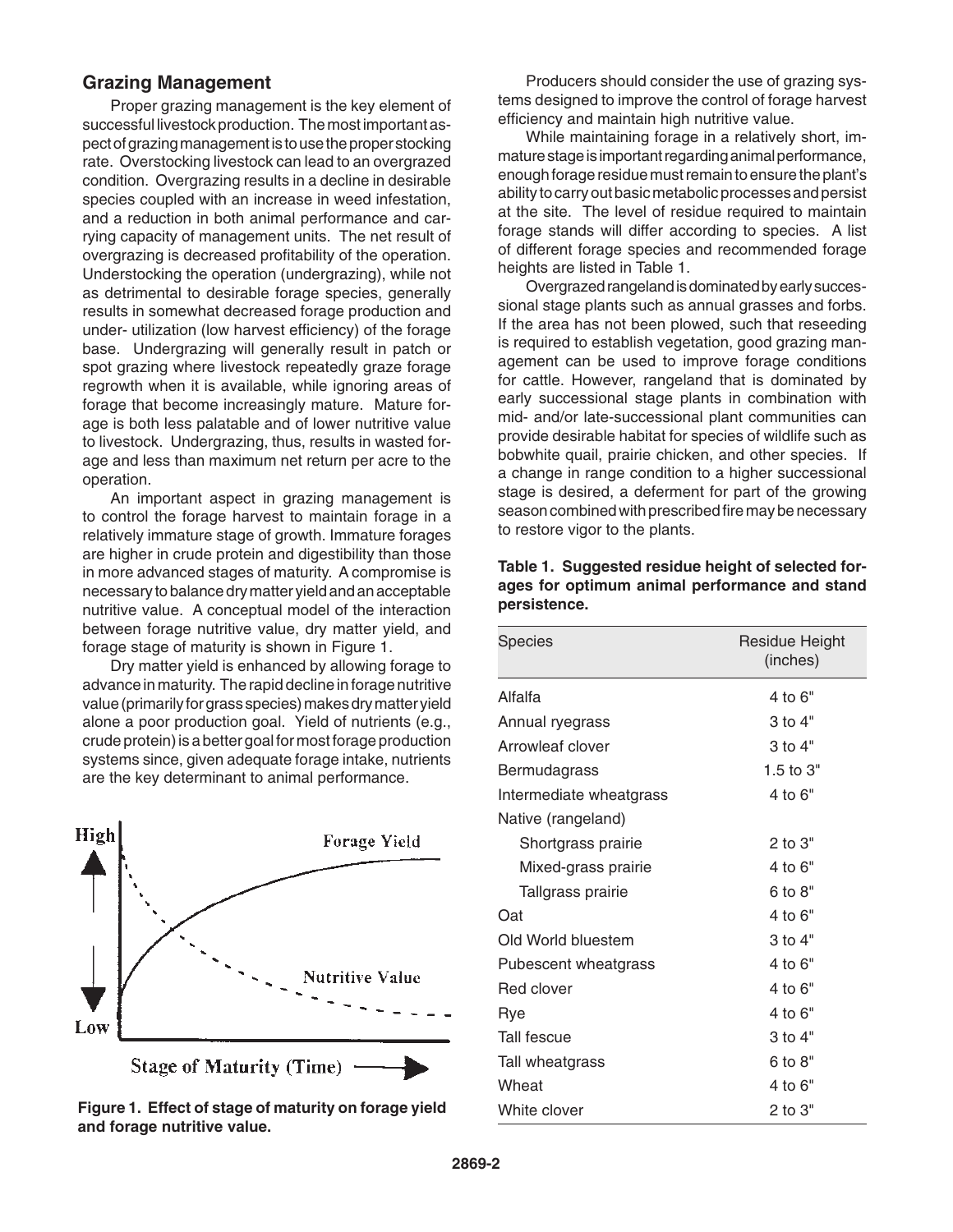Grazing deferment is not required, nor desired, on introduced forage pastures. Most introduced forage species have the ability to tolerate heavier stocking rates than rangelands and have the ability for rapid regrowth. Pastures, however, can be overstocked, even with grasses such as bermudagrass. Overgrazed conditions will reduce forage vigor, animal performance, and create weed problems, thus creating the need for an expensive herbicide application. Proper attention to stocking rate is just as essential on introduced forage pastures as on rangeland.

One problem in pasture grazing management is the low harvest efficiency and patch grazing that occurs under typical continuous stocking systems. Livestock producers should consider some form of rotational stocking system with cow/calf operations to encourage a compromise of forage utilization, animal performance, and forage persistence. Producers that use one pasture and continuous stocking, unless special management techniques are utilized, have little flexibility or control over the harvest efficiency of the forage resource.

#### **Fertility**

Fertility inputs are generally not used on rangelands. Proper use of fertilizer on introduced-forage pastures is critical for optimum forage production and animal performance.

The first step in the soil fertility program is to obtain a soil sample for analysis. A soil analysis is used to determine the levels of nitrogen, phosphorus, and potassium in the soil and the soil pH (soil acidity). Because of the potential for high dry matter yield, most introduced forages (grasses) have a high nitrogen requirement. Nitrogen is second only to moisture in relative importance for maximum plant growth and is positively correlated with both dry matter production and nutritive value. The data contained in Table 2 indicate the response of various forages to increased application rates of nitrogen.

Industrially supplied nitrogen sources, such as ammonium nitrate, ammonium sulfate, and urea are commonly used forms of nitrogen fertilizer. Additional sources of nitrogen include poultry litter and swine effluent. Animal waste products (i.e., poultry litter, swine lagoon effluent) can provide inexpensive sources of nitrogen if located close to forage production systems. Economy of animal waste must be based on a soil test.

An alternative method for supplying nitrogen is through the use of legumes. Legumes are plants (such as clovers) that have a symbiotic relationship with hostspecific Rhizobia bacteria. In the symbiotic relationship, the legume serves as a host plant for the bacteria, while the bacteria fixes atmospheric nitrogen into a form readily used by the plant. Forage legumes have the ability to provide the equivalent of 50 to 200 pounds of actual nitrogen per acre to other non-nitrogen-fixing plants

#### **Table 2. Estimated Annual Forage yields With and Without Nitrogen Fertilization (Tons Per Acre). (dry matter basis)**

| Forage                            | Nitrogen rate (lbs. per acre) |     |     |        |        |
|-----------------------------------|-------------------------------|-----|-----|--------|--------|
| <b>Species</b>                    | 0                             | 50  | 100 | $150*$ | $200*$ |
|                                   |                               |     |     |        |        |
| Bermudagrass                      | 1.0                           | 1.8 | 2.8 | 3.4    | 3.9    |
| Weeping lovegrass<br>(sandy soil) | 1.0                           | 2.0 | 2.9 | 3.6    | 4.0    |
| Plains or Caucasian<br>bluestem   | 1.0                           | 1.9 | 2.7 | 3.3    | 3.7    |
| <b>Tall Fescue</b>                |                               |     |     |        |        |
| (eastern Oklahoma)                | 0.8                           | 1.7 | 2.4 | 3.0    | 3.5    |
| Native hay                        | 1.0                           | 1.5 | 1.6 |        |        |
| Sudangrass                        | 1.5                           | 2.5 | 3.5 | 4.3    | 5.0    |
| Small grain                       | 1.0                           | 1.5 | 2.1 | 2.6    | 3.0    |
| Alfalfa                           | $3.0 - 5.0$                   |     |     |        |        |

\*Forage production at nitrogen rates of 150 lbs. per acre or greater may be limited by soil depth and lack of rainfall during the growing season.

under good growing conditions, thus reducing the need for nitrogen fertilizer. Legumes also contribute to the overall nutritive value of the forage and help to maintain animals on a high nutritional plane, even when nutritive value of grasses is declining.

Many soils are also low in phosphorus and potassium and must be amended to optimize growth. Where legumes are utilized, a near-neutral soil pH becomes increasingly important, and in many cases, lime must be applied to acid soils. Acid soils generally do not have direct negative effects on the growth of most forage plants; however, indirect effects can hamper plant production. Soil nutrients, particularly phosphorus, are most available at near-neutral pH levels. Many producers, therefore, apply crushed limestone (lime) to increase soil pH to enhance nutrient availability for optimum forage production.

When fertilizer and ag lime are applied according to soil test recommendations and proper attention is paid to grazing management, input costs to introduced pastures generally yield a good return on their investment. If fertility inputs are not applied properly and/or grazing management practices are not sound, introduced pastures can become a black hole into which a lot of money is poured, but little income is realized. Introduced forages yield no more than native forages if not fertilized.

#### **Herbicides**

Generally, the need for herbicide application indicates a history of poor management. Weed infestation,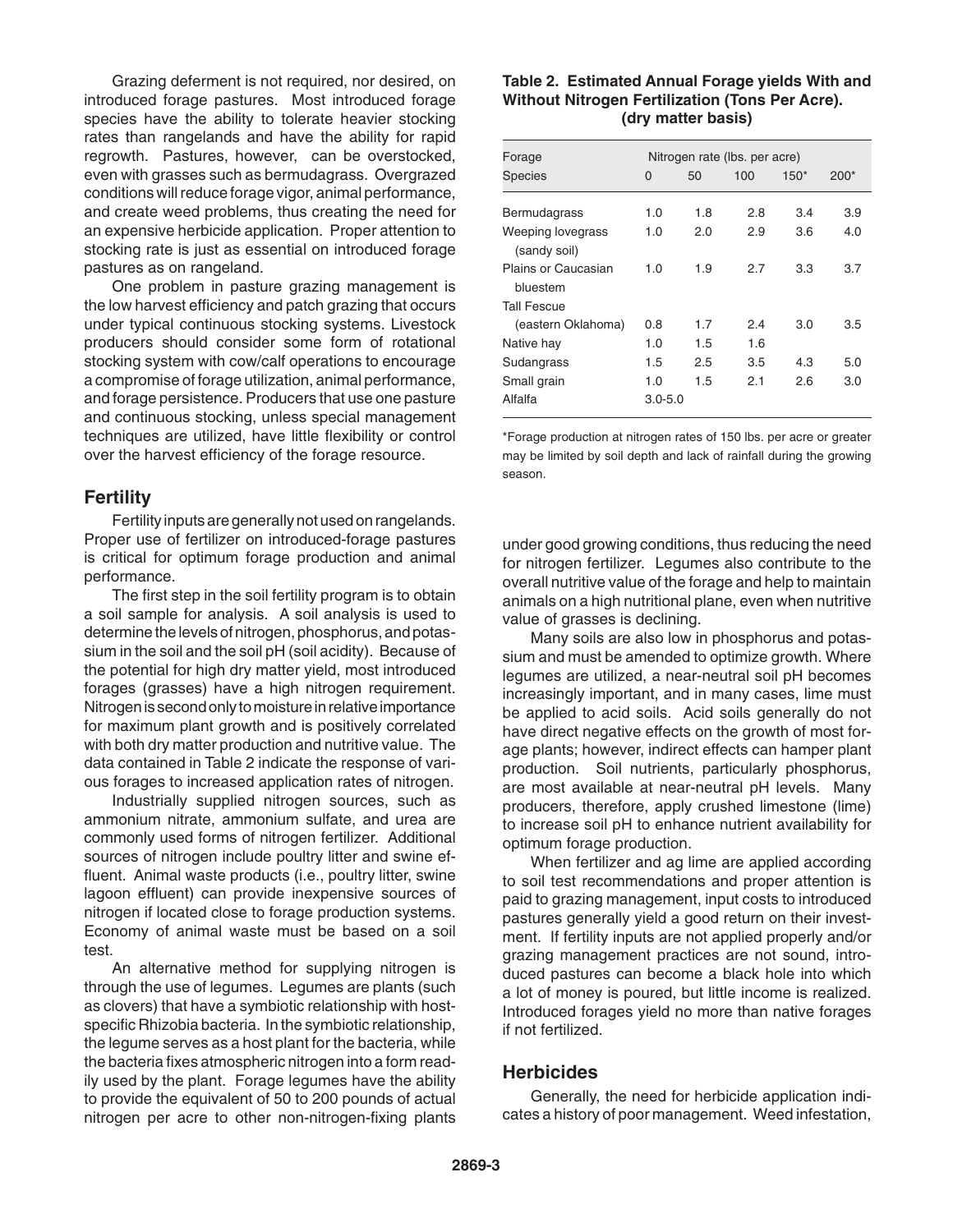in many instances, may be a symptom of overgrazing of rangelands. Overgrazing combined with a poor fertility program on introduced-forage pastures can also lead to weed problems. Prior to spending money on herbicide application, it is imperative that producers examine present management practices and determine what is creating the conditions that allow weed species to dominate the current management units. Until these deficiencies are identified and corrected, producers will be caught in a perpetual cycle of applying herbicides when that expense could be better spent on other inputs.

If the decision to use a herbicide has been made, it is essential that producers correctly identify the target species and follow the label directions regarding application and cleanup/disposal of the herbicide following use. It should be obvious that if the target weed species is incorrectly identified, the herbicide may be ineffective. Following label directions is critical because of safety concerns for both the operator and the environment. It is also a violation of the law to do otherwise.

Herbicides have been and continue to be used on rangelands. Many rangelands, due to past practices of overgrazing and exclusion of prescribed fire, have become dominated by woody species. Generally, herbicides cleared specifically for rangelands and/or mechanical treatments (root plowing, chaining, roller chopping, disking, or shredding) are used to kill woody species. Defoliation of the woody species allows sunlight to reach the rangeland soil and provide opportunity for native grasses and forbs to re-establish themselves. A prescribed burning program in combination with proper grazing management will keep most woody species in check.

For less serious weed problems, grazing management or prescribed fire can be used for weed control. In many instances, herbaceous species may be effectively controlled by congregating cattle in a small area to provide heavy grazing pressure on weeds in late winter and early spring.

The above comments apply equally to herbicide use on introduced-forage pastures. A critical assessment of past management strategies that have contributed to the weed problem should be conducted and a decision made to correct inappropriate or incorrect actions. The target weed species should be correctly identified and label directions followed regarding herbicide use. Typically, more herbicides are used in Oklahoma on introduced-forage pasture. Again, grazing management and fertility can be used in many instances to achieve good control of certain herbaceous weed species.

Many producers consider the use of herbicides a routine management practice. Under a good management program of proper soil fertility and the appropriate stocking rate for the forage species and season of use, herbicide use on most grazing lands should not be necessary.

#### **Prescribed Fire**

Rangelands and forests evolved under the influence of both grazing and fire. The role of fire in maintaining rangelands has been misunderstood by the public in general; thus, over time the use of fire has been reduced. This is unfortunate because prescribed fire is an effective means for controlling unwanted and undesirable plant species on rangelands and forests. Applied appropriately and under specific conditions, prescribed fire is a safe and inexpensive management tool that is available to the rangeland manager.

Prescribed fire is used to accomplish specific goals. The fire is used at a certain time of the year and under specific levels of relative humidity, air temperature, and wind speed to help control target weed species. Although generally responsible for improvements in both forage quantity and nutritive value, fire during a dry season can eliminate standing dormant forage that could be useful for emergency grazing. If soil moisture is not adequate at the time of the fire or replaced soon after, areas that are subjected to prescribed fire may actually produce less forage than unburned areas. Soil moisture is a critical aspect of the fire prescription and should be carefully considered in conjunction with other elements of the fire plan, even in eastern and central Oklahoma where moisture is normally adequate.

Besides the beneficial effects of controlling undesirable plant species, prescribed fire also enhances growing cattle performance. Data from many studies in the southern Great Plains indicates that stocker cattle gain an additional 10% or more when grazing burned pastures compared to cattle on unburned areas (Table 3).

Prescribed fire eliminates standing dead forage and provides livestock with green forage of higher nutritive value. Fire releases nutrients from dormant standing forage (phosphorus and potassium) for a brief period of time resulting in somewhat increased nutritive value of subsequent forage. The blackened surface generally greens up earlier than non-burned areas, thus providing earlier grazing. In summary, the beneficial effects of controlling unwanted weeds and the economic benefit

#### **Table 3. Steer gain response to prescribed fire on tallgrass prairie, Stillwater, OK 1985 to 1990.**

|                                                                                                    | Unburned | <b>Burned</b>           |
|----------------------------------------------------------------------------------------------------|----------|-------------------------|
| Early season (May to mid July)<br>Daily gain (lbs)<br>% difference<br>75-day gain difference (lbs) | 2.04     | 2.24<br>$+10$<br>$+150$ |
| Total season (May to October)<br>Daily gain (lbs)<br>% difference<br>150-day difference (lbs)      | 1.81     | 1.97<br>$+9$<br>+24     |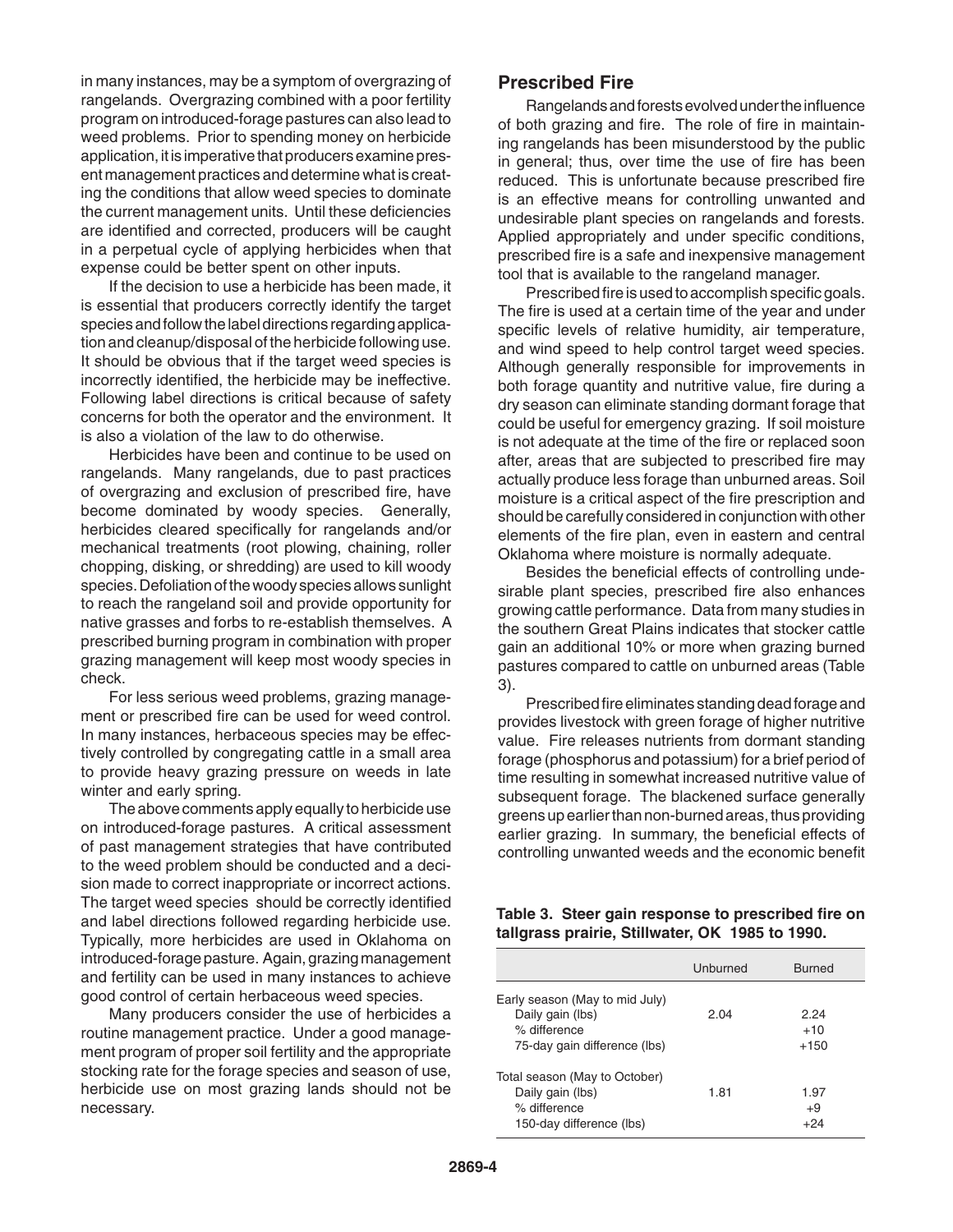realized from the increase in cattle performance warrants careful consideration of using prescribed fire as a management tool on rangelands and forests.

Prescribed fire is not used in introduced forage pastures to the same extent as rangelands. However, some producers have discovered that burning standing dormant forage can be beneficial to pastures. Some previously mentioned benefits include the earlier greenup of pastures compared with unburned pastures and a short-term release of phosphorus and potassium. An additional application for prescribed fire would be to clean up a hay meadow so that the first hay cutting was clean of dormant forage and other undesirable components of the pasture. Prescribed fire also helps reduce the level of insect problems in pastures such as spittle bugs in bermudagrass.

Producers who have not used prescribed fire in the past may want to consider the benefits provided by this inexpensive management tool. For more information see OSU Circulars E-926 Grazing Management on Rangeland for Beef Production and E-947 Invasion of Oklahoma Rangelands and Forests by Eastern Redcedar and Ashe Juniper and various OSU Extension Fact Sheets on prescribed fire.

#### **Complementary Forage Systems**

Almost every farm or ranch in Oklahoma has the potential to develop both introduced pastures suited to intensive management and rangeland suited to extensive management in what is known as a complementary forage system. The use of both types of forage systems increases flexibility, spreads producer risk, and enhances the potential for profitability from livestock production systems. Introduced forages, in general, increase the carrying capacity of the farm or ranch. Cool-season introduced forages improve the seasonal distribution of forage with the ability to provide fall-through-spring forage of good nutritive value. Warm-season introduced forages provide pasture for livestock to spend part of the summer on, thus allowing rangelands to recover from grazing events. Rangeland plants, on the other hand, offer good animal performance during spring through early summer and provide a buffer for fall and winter during periods of drought when cool-season introduced forages may be in short supply. Rangeland also provides habitat for wildlife where as introduced forages generally do not. Introduced forages can increase carrying capacity while protecting our remaining range resources. Provides alternative source of grazing at key times.

#### **Wildlife Habitat**

Recreational leasing for hunting is rapidly becoming a major source of income for Oklahoma ranchers. Wildlife require food, cover, and water for survival. Native plant communities provide the best wildlife habitat for the greatest number of species. Ranchers should

realize that the use of introduced forages generally precludes other types of land use such as recreational leasing for wildlife.

Likewise, breaking up large areas (fragmentation) of contiguous land types (native forest, shrubland, or prairie) can result in decreased habitat and numbers of certain wildlife species. If alternative sources of income from wildlife use is desired, whether consumptive (sport hunting) or non-consumptive (watchable wildlife), ranchers should remember that introduced forages do not provide good wildlife habitat. Under these circumstances the use of introduced forages may reduce ranch income.

If there are presently areas of native plants species in association with introduced species on your property, you still have the potential for good wildlife production. The preservation of wildlife habitat should receive high priority when management practices are considered. Areas of native woody plants and forbs that are necessary for wildlife food and cover should be maintained, and these areas should receive limited herbicide or mechanical treatments.

Wildlife and livestock are usually compatible. For example, maintaining plum thickets on rangeland would have little effect on livestock carrying capacity, but would have a positive impact on bobwhite quail and white-tailed deer. We recommend a careful evaluation of your ranch's resources for alternative sources of income before any land use changes are made.

#### **Summary**

Both native (rangeland) and introduced forages have strengths and weaknesses for cattle production. Native plant communities are necessary for most wildlife. The use of both systems in a complementary manner can enhance the flexibility of the livestock production system and improve net income. There are similarities in management of the systems; however, there are important differences that should be noted by ranchers.

Differences in management practices relate to the intensive inputs (fertilizer, herbicides) associated with introduced- forage pastures. Introduced forage species are able to withstand heavier grazing pressure. Heavy grazing of an introduced forage is not the same as heavy grazing on native forage. Native forage stocking rates should be based on the productivity of the range site. Rangelands can tolerate heavy grazing pressure before July 10, but should be deferred so that native plants may recover from grazing. The use of prescribed fire is generally used more on rangeland than on introduced forage pastures. Understanding the subtle differences in management strategies between rangelands and introduced forage pastures can mean the difference in making a profit or losing money.

Common to managing both systems is the use of proper stocking rate and the need to provide forage of high nutritive value. Close attention to basic soil fertility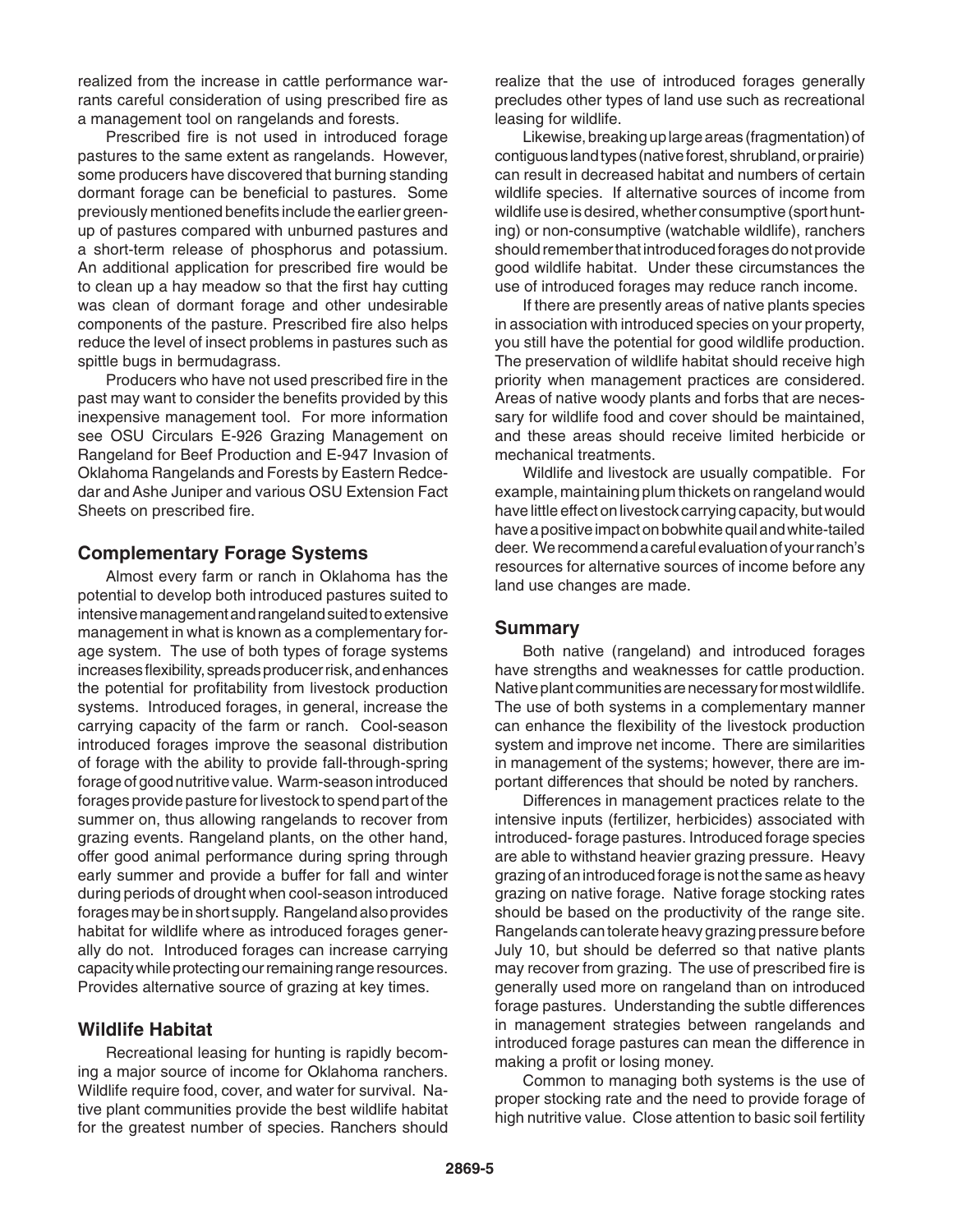fundamentals of introduced forage pastures will also ensure that the dry matter production and forage nutritive value are adequate. Poor grazing management of either system and a lack of soil fertility in introduced forage pastures will result in a decline of desirable forage species, an increase in weed species, decreased livestock performance, and reduced net income.